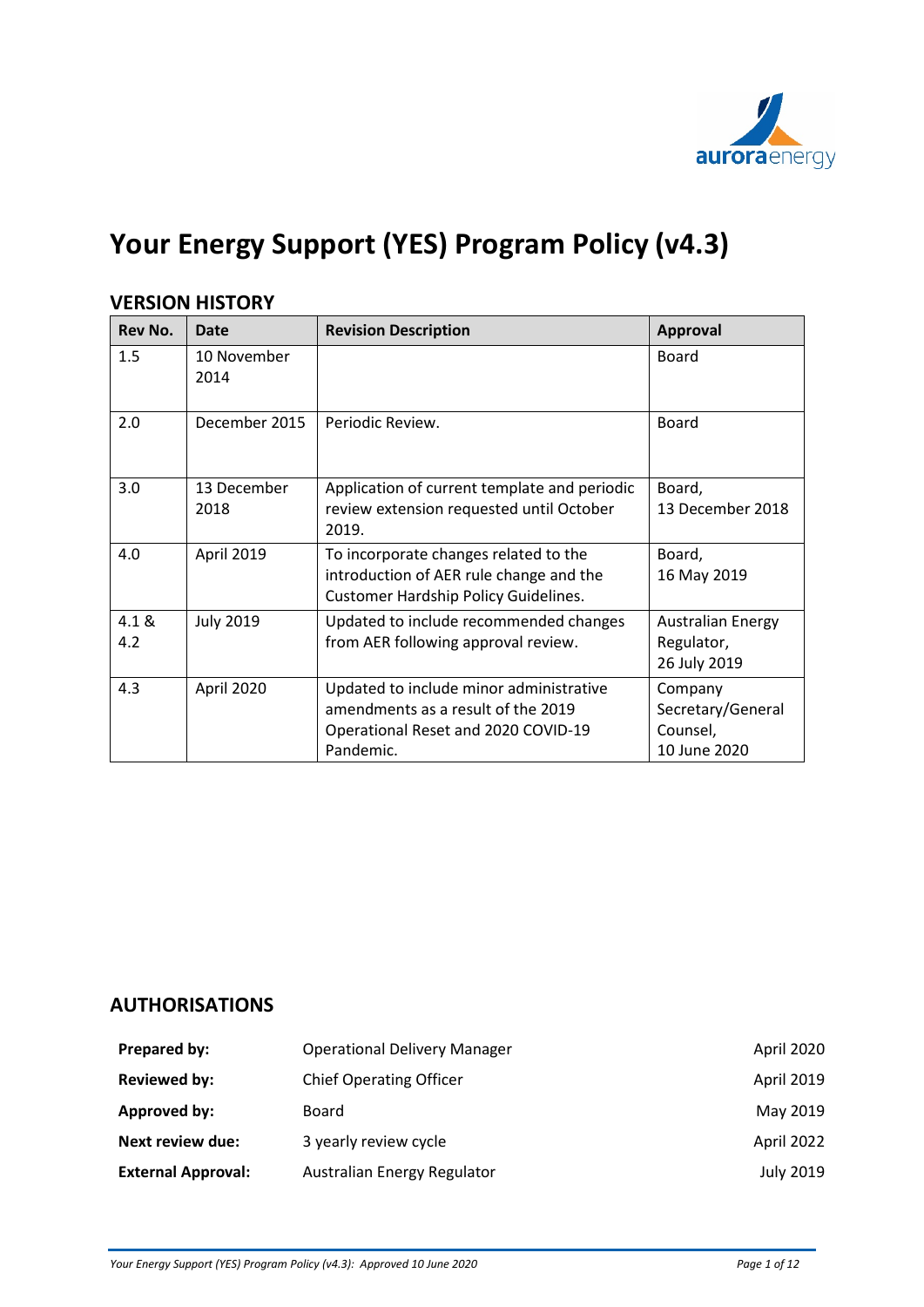# **1. Background**

At Aurora Energy, we understand that from time-to-time customers experience financial difficulty and may need additional assistance. Our internal Hardship Policy and external Your Energy Support (YES) Program Policy identifies and assists vulnerable customers to manage their energy usage and associated costs. We call our hardship program the Your Energy Support (YES) Program.

# **2. Objective**

Electricity is an essential service for all small customers, and we believe financial hardship should not prevent customers from accessing electricity if they are willing to pay their bills, but require some payment flexibility. Aurora Energy's YES Program supports our customers to support themselves.

We have a proactive intervention approach to customers experiencing financial difficulty. We will champion strategies that provide a better understanding to our customers and the wider community in the most efficient and wise use of energy.

Our strategies intend to respectfully and compassionately support customers once they have been identified as in financial hardship.

# **Our Responsibilities**

We pride ourselves on providing a specialised service to assist customers experiencing financial vulnerability that result in energy affordability issues. Our YES Program has been developed to provide a dedicated team to focus on assisting these customers.

The YES Program centres on:

- treating customers in a fair and reasonable manner, taking into account all their financial circumstances;
- providing clear information about the assistance we can provide; and
- ensuring customers are provided all relevant assistance available to them in a timely manner.

### **3. Introduction**

This policy applies to all residential customers living in Tasmania who find it hard to pay their energy bills due to hardship.

You might experience hardship because of factors like:

- death in the family;
- household illness;
- family violence;
- unemployment; or
- reduced income.

This policy explains:

- what we will do to help you manage your energy bills;
- how we consider your circumstances and needs; and
- your rights as a customer in our YES Program.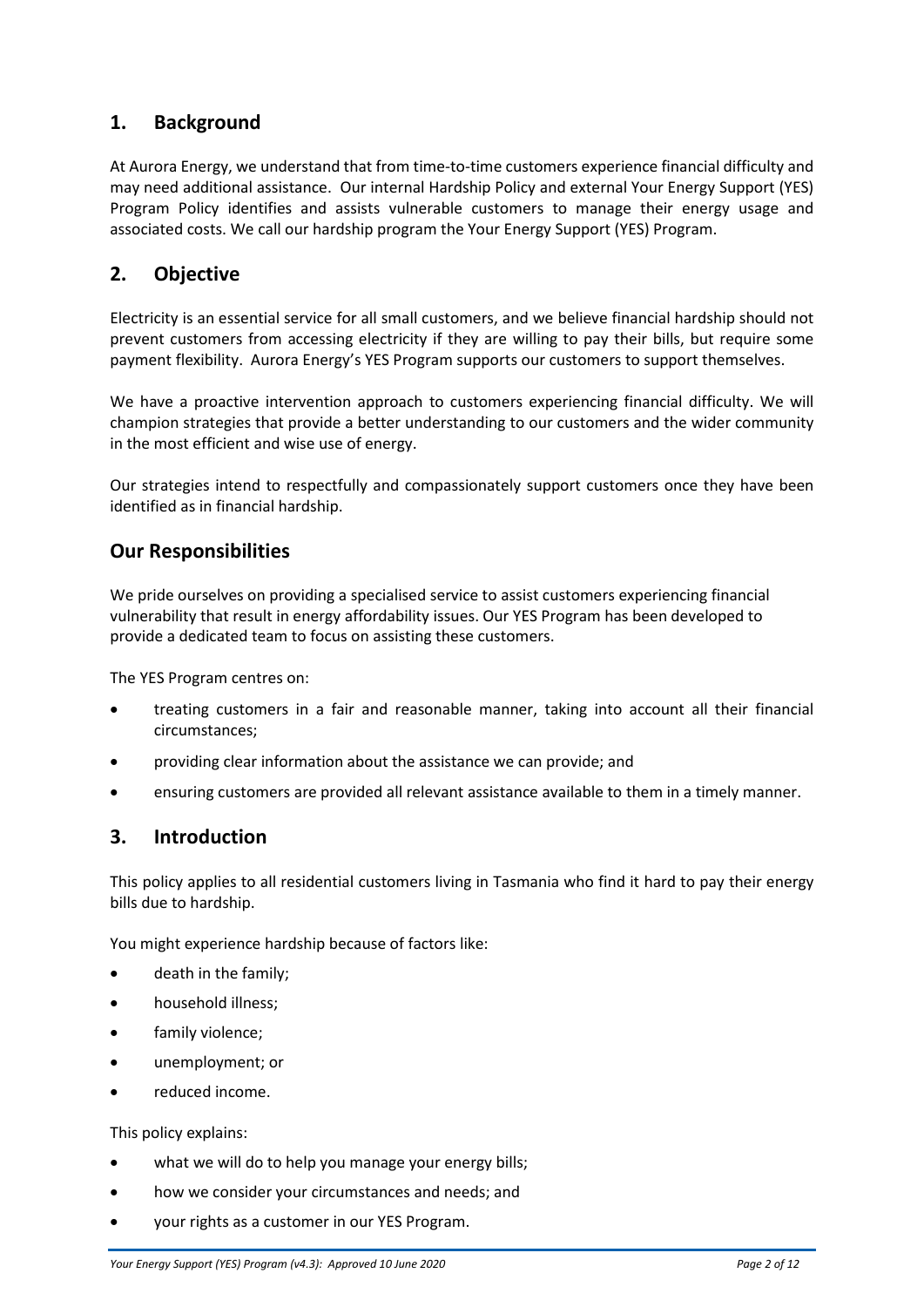You can ask a support person to contact us, such as:

- a financial counsellor; or
- someone who helps you manage your energy bills

We need your permission to talk to your support person. If you want to elect someone to act on your behalf, let us know and we will set this up for you. We will talk with them as we would with you. When we refer to 'Your Energy Support (YES) Program' in this Policy, this means hardship program, as described in the AER Customer Hardship Policy Guideline.

In addition to this Policy, we have effective systems and procedures in place to ensure we are compliant with customer hardship obligations contained within the: National Energy Retail Law and Rules and AER Customer Hardship Policy Guideline.

### **4. Identifying Hardship and Accessing the YES Program**

### **What we will do to help you:**

We will tell you about our YES Program if:

- you tell us you are having trouble paying your bill;
- you are referred to our YES Program by a financial counsellor or other community worker; or
- we are concerned that you may be experiencing financial hardship.

We will recommend you speak to a staff member to help you join our YES Program if you have:

- a history of late payments;
- broken payment plans;
- requested payment extensions;
- received a disconnection warning notice; or
- been disconnected for non-payment.

We can also support you to join our YES Program if you tell us:

- you are eligible for a relief grant or other emergency assistance; or
- you have personal circumstances where hardship support may help. For example, death in the family or job loss.

You may have trouble paying your bills for different reasons. Please contact us so we can discuss your individual situation.

You are able to contact our YES Team directly between 8am and 5.00pm Monday to Friday on **1300 10 2010**

Our staff are specially trained to help you with hardship.

#### Staff will:

- ask you a few questions about your circumstances; and
- work out if you can join the YES Program.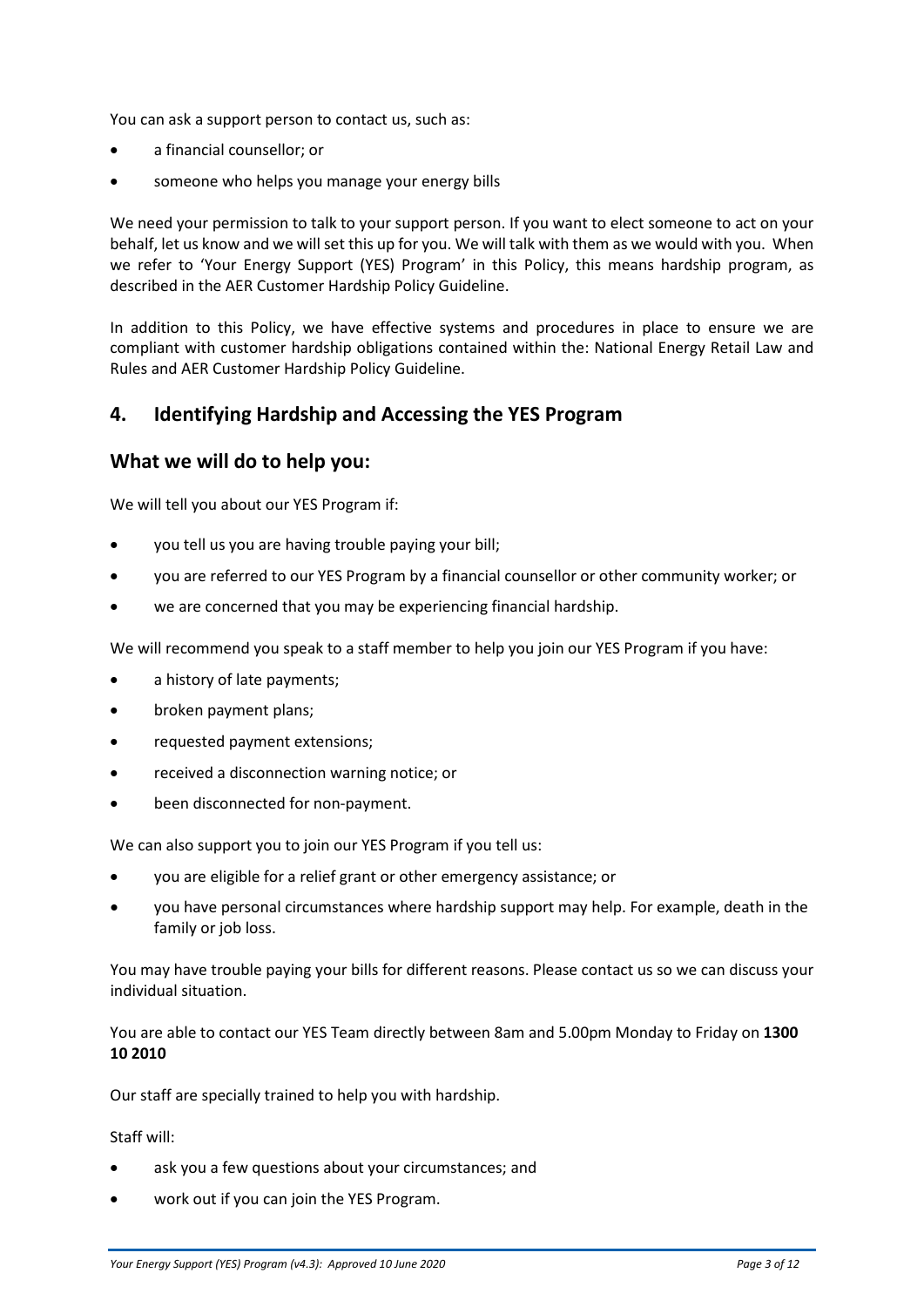These questions will allow you the opportunity to discuss any financial difficulty you may be experiencing. While we understand you may feel uncomfortable discussing your financial situation, we encourage you to use this opportunity to seek our assistance.

We will assess your application for hardship assistance within 1 business day from receipt of your application.

We will let you know if you are accepted into our YES Program within 2 business days from receipt of your application.

If you are accepted into our YES Program, we will:

- tell you if you are on the right energy plan or if there is a better plan for you;
- tell you about government concessions, relief schemes or energy rebates you may be able to receive;
- give you ideas about how to reduce your energy use; and
- talk to you about a payment amount that suits your circumstances.

We can send you a free copy of our YES Program Policy. If you do request a copy, we will send this to you using your preferred method of receiving written information from us.

A case officer will be assigned, and you can expect a phone call from us within 2 business days.

If you are deemed ineligible to join our YES Program for any reason, we will tell you why and help you as much as we can to become eligible.

### **5. Payment Plan Options**

### **What we will do:**

There are different payment options available to YES Program customers, including:

#### **Payment Plans: Your Energy Support (YES) Payment Plans**

We are committed to working with you to establish payment plans that are flexible, affordable and sustainable. We will discuss all payment options outlining their advantages and disadvantages, allowing you to make informed decisions.

#### **Short Term Payment Arrangements**

Short Term payment arrangements are extensions granted when you can't pay your current account on time. These arrangements are usually offered to you when you are experiencing financial difficulty as a result of an unexpected, but short-term change in circumstances.

Payment extensions/arrangements allow you the flexibility to pay-off the account in either a lump sum or instalments prior to the next bill being issued. For example, customers can make payments at an amount they choose (minimum payment amounts apply) on a date they decide.

We encourage customers to make payments that at the least will cover their usage.

#### **Long Term Payment Plan**

An Aurora Energy payment plan is a structured payment plan designed to encourage customers to budget for the cost of their energy use and any accumulated arrears over a long term period. This will assist them to manage the peaks of their energy use, taking into account their capacity to pay.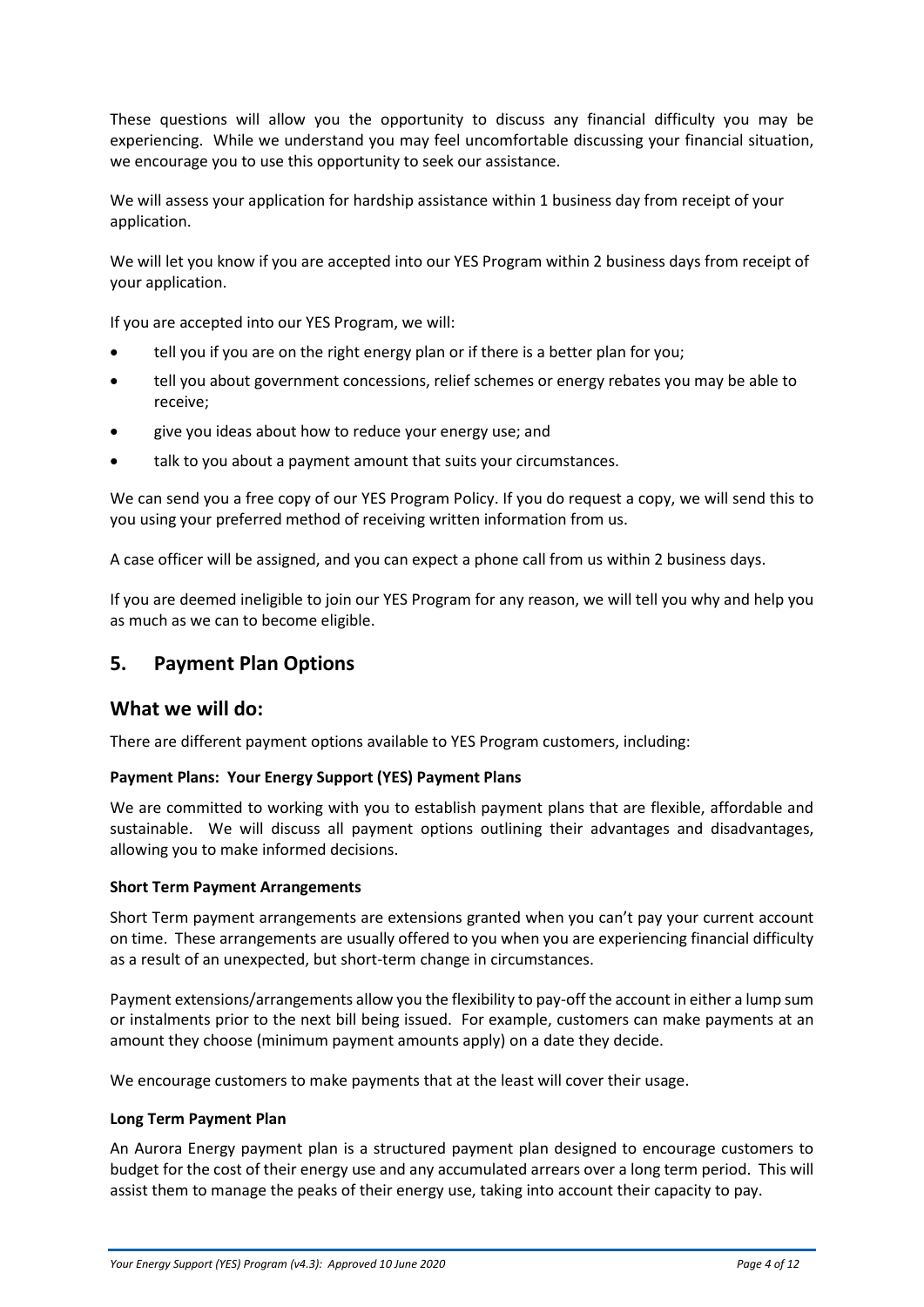Customers can pay in equal instalments (minimum payment amount is \$25 per instalment) either fortnightly or weekly and can utilise Centrepay or direct debit payment methods.

#### **Centrepay**

You can choose to use Centrepay, if you are eligible.

Centrepay is a free service you can use to help pay your bills. Centrepay can automatically take an amount of money from your Centrelink payments to go toward energy bills and expenses.

Further information can be obtained from Centrelink at: **www.centrelink.gov.au** or by phoning **1800 05 0004.**

When you are in our YES Program, we will offer you flexible payment options to suit your individual situation.

To make your payment plan, we will consider:

- how much you can pay;
- how much you owe; and
- how much energy we expect you will use in the next 12 months.

This will help us figure out a payment plan that is right for you. We have adopted the AER's Sustainable Payment Plans Framework that provides guidance for building payment plans that are affordable and sustainable.

We will offer a payment plan to suit your situation. This will include payments to cover:

- what you owe; and
- an amount to cover your energy use.

Once we agree to a payment plan, we will send you information including:

- who you can contact for more help;
- how long the payment plan will go for;
- the amount you will pay each time;
- how many payments you need to make;
- when you need to make your payments (this is also called the frequency of the payments); and
- how we worked out your payments.

We will see if another energy plan may be better for you. If you agree, we can transfer you to a better energy plan for free.

Depending on the rules in our hardship policy, we may be able to remove some debt, fees or charges you owe.

If you miss a payment, we will contact you to see if you need help. We will contact you about the following:

#### **Non-payment of Instalments**

We will attempt to contact you if you do not adhere to agreed payment plans. Where non-payment continues, or where attempts to contact are ignored, we will remove you from the YES Program.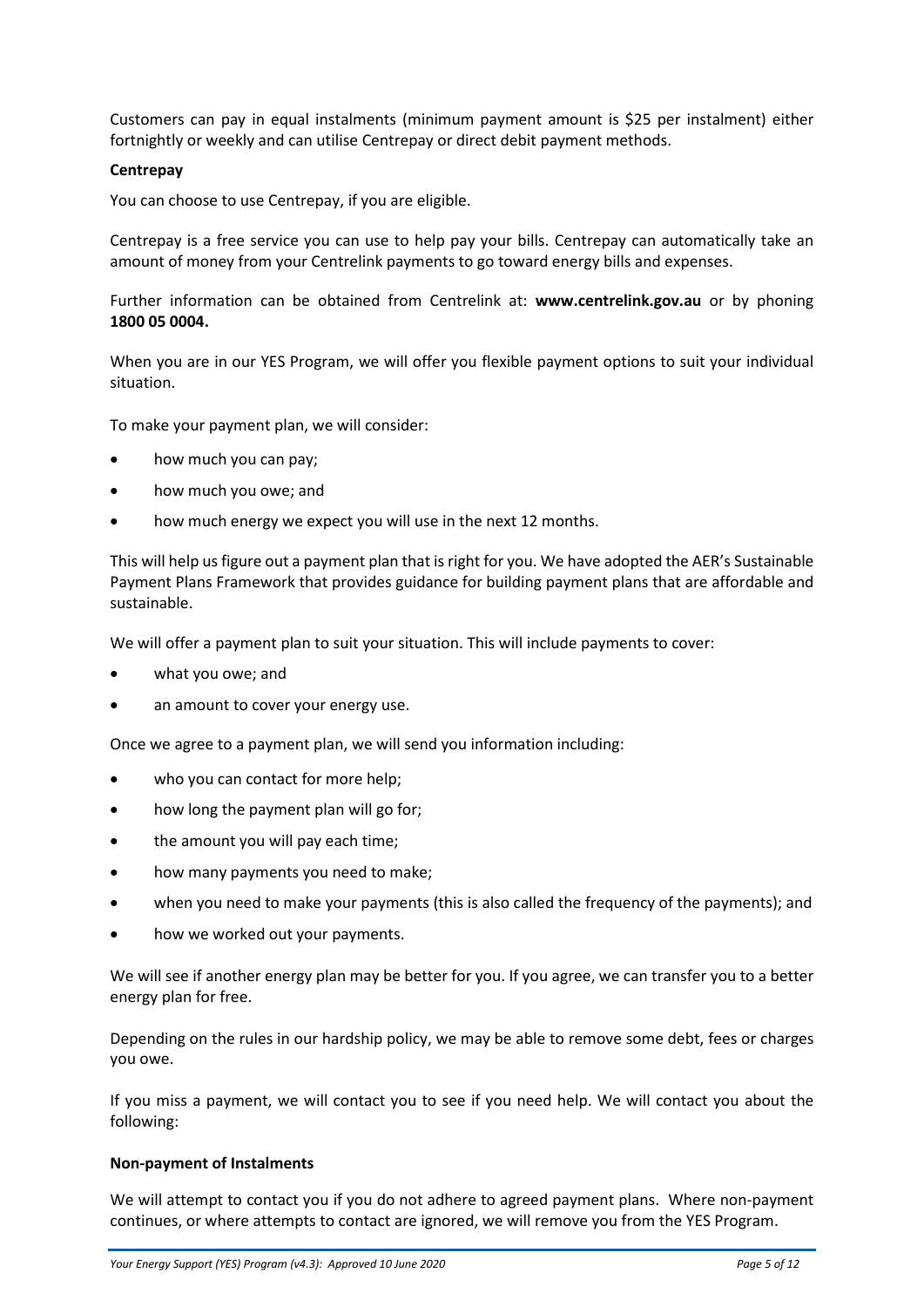You will receive written advice of our intention, and will be given a further period of time to contact us prior to removal.

### **Non-compliance with the Your Energy Support (YES) Program**

We will attempt to contact you if do not meet your obligations under the YES Program. Where noncompliance continues, we will remove you from the YES Program.

Non-compliance also includes where you no longer have an active account with us.

We are committed to allowing you access to the YES Program.

You will be eligible to enter or re-enter the YES Program under the following circumstances:

- where you have been or continue to be identified as being in financial difficulty;
- where you are classified in the electricity market as a small customer and have an active account with us and where you have any amount outstanding on your energy account; or
- where you have not been removed previously from the YES Program on two or more occasions in the past 12 months.

We will ensure that our YES Program Policy is transparent and applied consistently.

We consider the following as your rights:

- to be treated sensitively:
- to be able to negotiate an affordable payment plan with us;
- to be able to renegotiate instalment payments;
- to receive information on grants and concessions;
- to receive information on financial counsellors;
- to receive information on efficient energy use; and
- to not be disconnected while actively participating in the YES Program.

We will encourage you to continue making regular payments and reduce your usage to achieve a goal of successfully completing the YES Program.

### **What you must do:**

Tell us if your situation changes and you can no longer make the payments in your plan. We can then review your payment arrangements.

Tell us if your contact details change.

We may stop helping you if you:

- stop making payments under your plan; or
- do not tell us when your contact details change.

If you have had two payment plans cancelled in the last 12 months because you did not follow your plan:

- we do not have to offer you another plan; and
- we might disconnect your energy.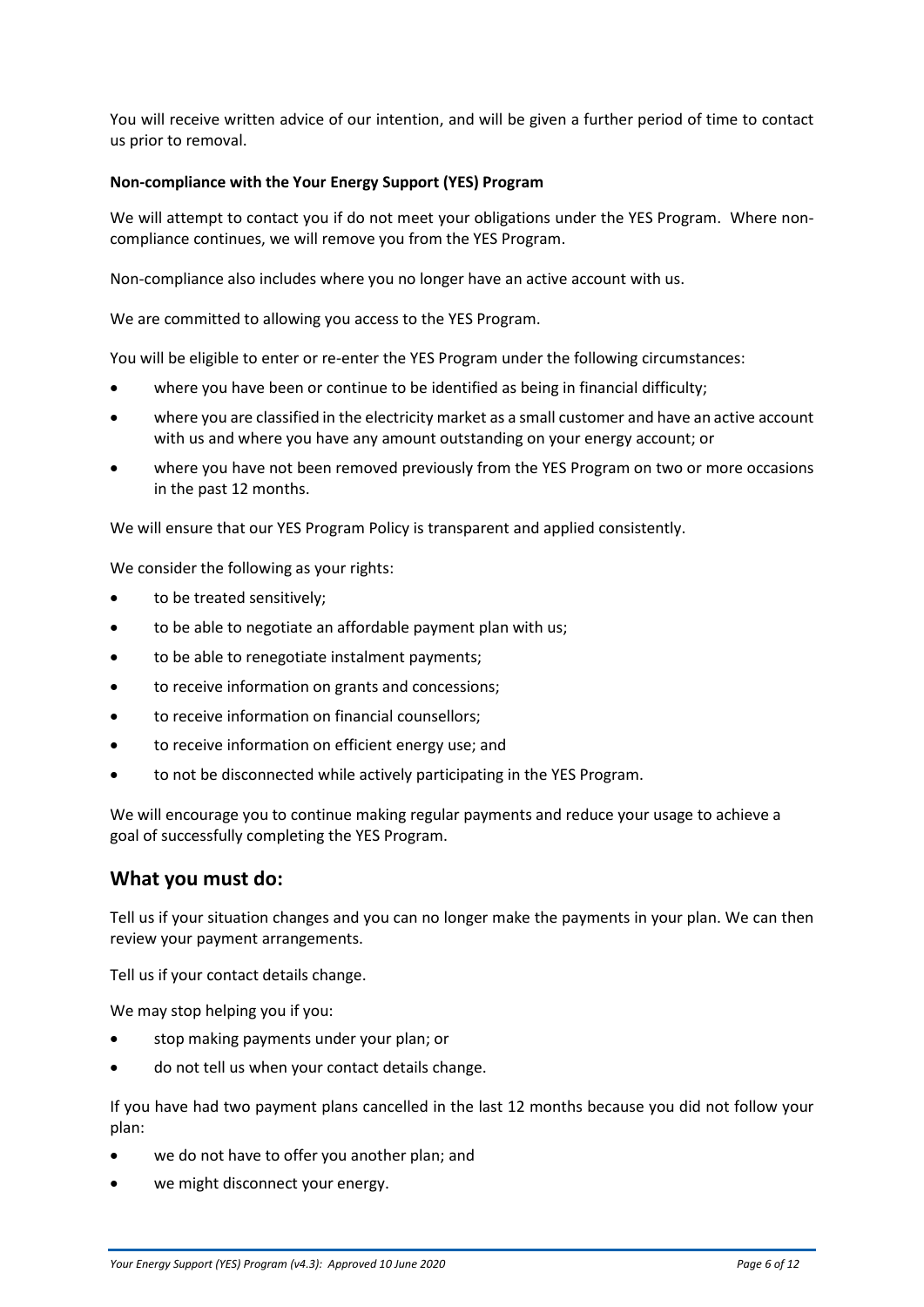We also expect you to:

- contact us when there is any change in your circumstances;
- contact us when you are unable to make payments according to the agreed payment plan; and
- stay in touch with us.

We will review a payment plan if you or a financial counsellor working with you advises that your circumstances have changed. A YES Team member will contact you at least once every three months to confirm your payment plan continues to be appropriate and affordable.

If you are paying less than your usage and accumulating debt, a YES Team member will monitor your account and make contact more frequently. We encourage you to make payments that, at the very least, cover your usage.

### **6. Other Supports to Help You Pay Your Energy Bill**

In Tasmania, there are other supports to help you pay your energy bills.

### **What we will do:**

We will tell you about other ways you can get help to pay your energy bill, such as:

- Government relief schemes;
- energy rebates;
- concession programs; and
- financial counselling services.

In Tasmania these schemes include:

- pensioner electricity concession;
- life support equipment rebate: and
- medical heating and cooling concession.

#### **Financial Counselling Services**

As the cost of energy is often not the only cause of financial difficulty, you will often have multiple competing debts. Financial counsellors can assist you to manage your finances more effectively, and can assist you in dealing with us.

We refer customers to accredited financial counselling agencies, who offer their services at no cost to you.

Financial counsellors can contact our YES Team directly between 8am and 5.00pm Monday to Friday on **1300 10 2010**

### **What we need you to do:**

If you find out you are eligible for these programs, let us know as soon as possible so we can help you.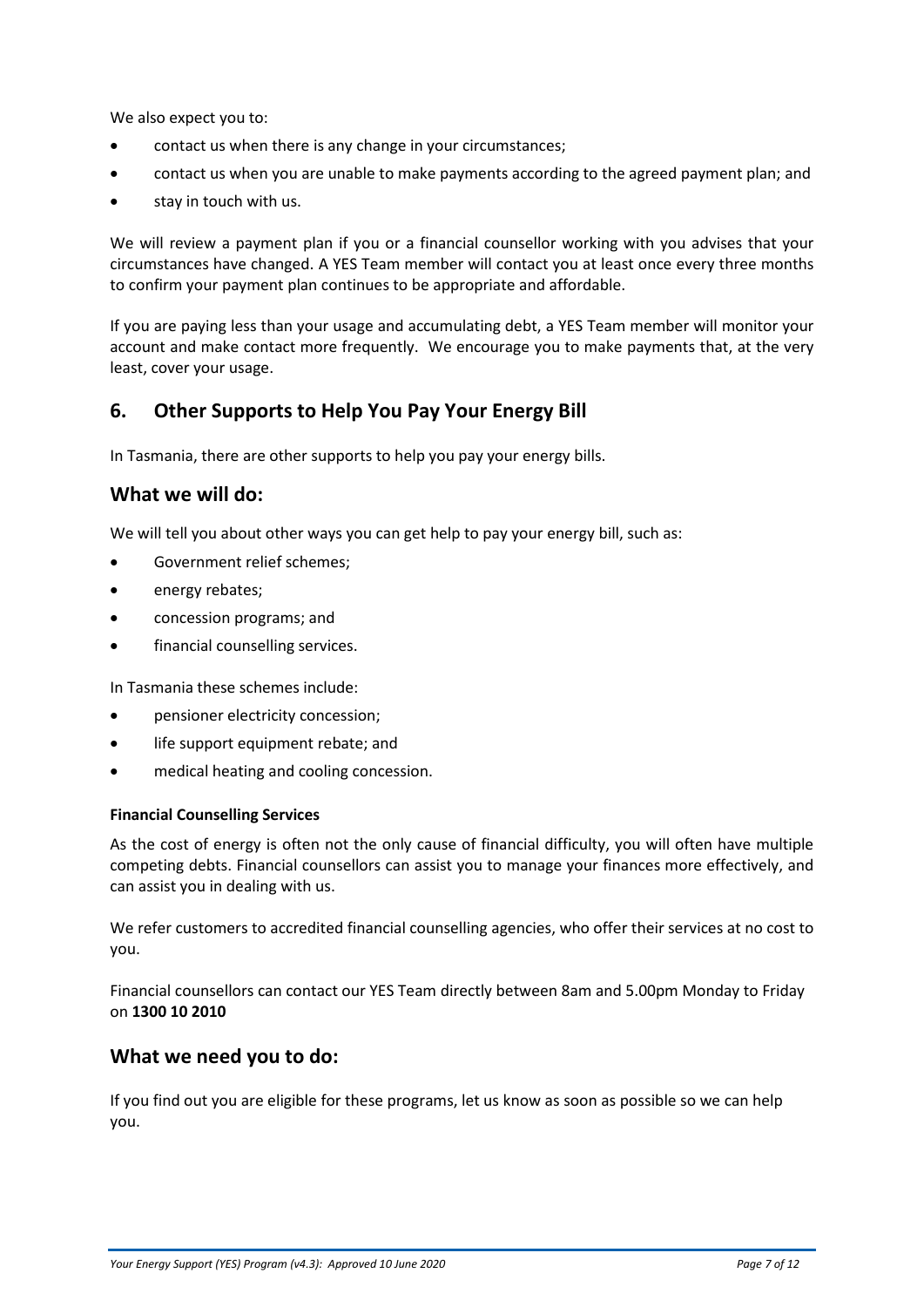# **7. Our Programs and Services**

As a YES Program customer, you can access a range of programs and services to help you:

### **Incentives for Payment Plan Participation**

In exceptional circumstances, we will provide additional incentives to assist you to stay on the YES Program and continue to manage your energy costs.

Where you have been identified as being in severe financial hardship, we may offer to use incentives to encourage you to maintain consistent payment behaviour, or to create a situation that will improve your ability to pay for your usage. We may consider applying a credit on your account, where you are maintaining agreed payments, or we may waive a portion of the debt.

We may also consider waiving or partially waiving a debt if you meet one of the following criteria:

- you are suffering severe financial difficulty, or a major personal crisis has occurred beyond your control, such as a significant health or medical problem. We may require supporting evidence prior to actioning such a request; or
- we assess that you will have little chance to reduce the debt without assistance.

#### Other Assistance

We recognise that, in Tasmania, heating is often a significant contributor to a household's energy costs.

We partner with community welfare organisations to provide alternative efficient and lower cost heating appliances to those in the most need. In exceptional circumstances, we will consider replacing an inefficient heating appliance if it is the major contributor to high and unaffordable energy bills.

Replacement appliances will only be free standing heaters, and the old inefficient and costly appliance will be removed at the same time as the new heater is delivered.

We continually develop other mechanisms to support our YES Program customers. Where a new assistance program is created, we will publish details in the Your Energy Support Program materials and on our website. Our YES case officers will also talk to you about any other assistance programs available.

### **What we will do:**

We will consider your individual situation to find the right programs (e.g. concession programs) or services that meet your needs.

### **8. We Want to Check You Have the Right Energy Plan**

### **What we will do:**

When you join our YES Program, we will talk to you about your energy use and whether you are on the right plan.

If we think there is a better energy plan for you, we will:

- explain why the plan is better; and
- ask if you'd like to transfer to the new plan for free.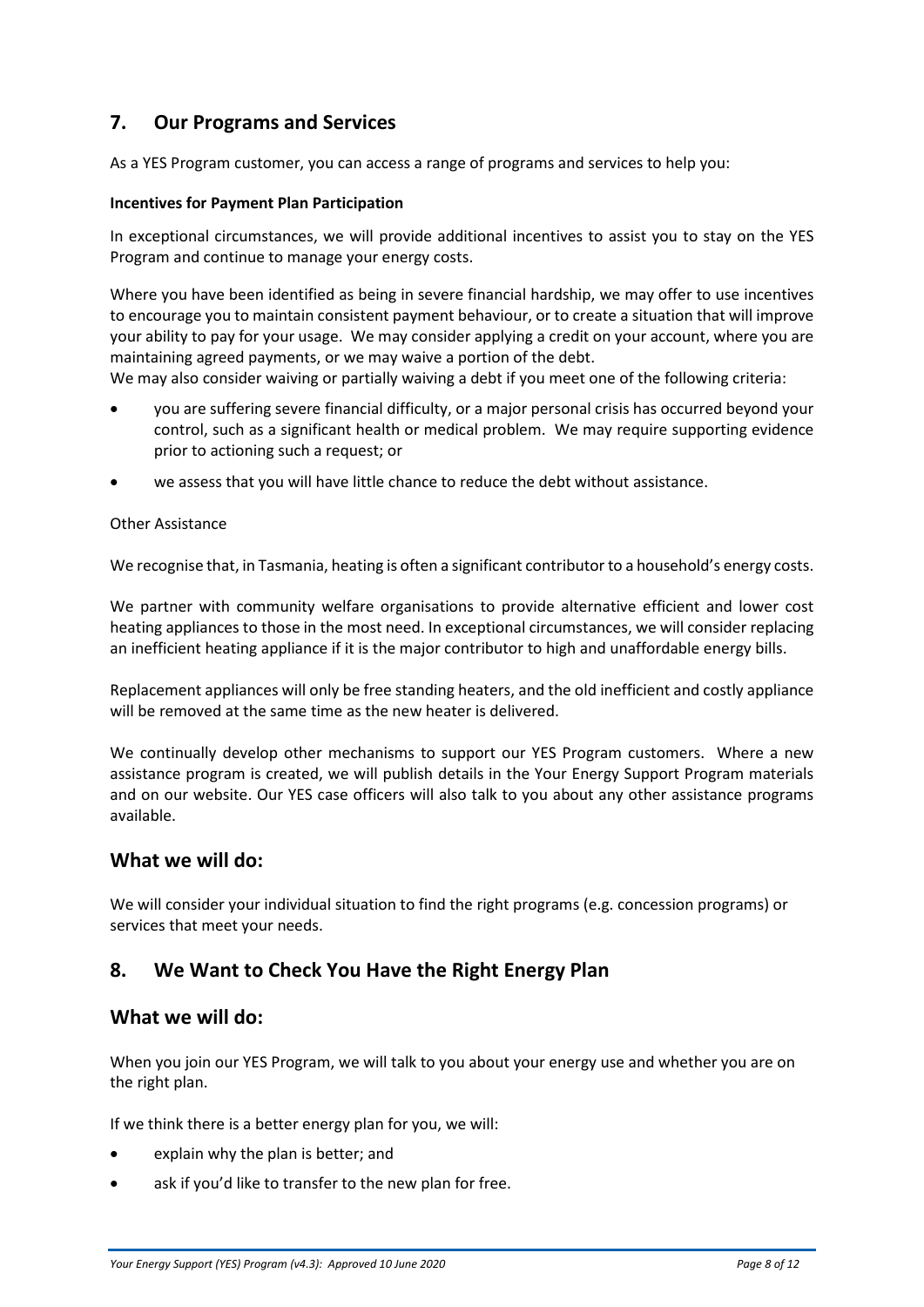When we discuss the energy plans available we will assess:

- cost effectiveness;
- any dedicated appliance use;
- previous tariff (including network charge);
- overall power usage;
- previous bills (if available); and
- any information supplied by you.

All of our residential energy plans or contracts do not include the requirement to pay a security deposit or bond.

We will only talk to you about energy plans we can offer.

### **9. We Can Help You Save Energy**

Using less energy can save you money.

### **What we will do:**

When you join our YES Program, we can give you tips to use less energy.

Wise, efficient energy use will reduce your bill and help ease financial burden. You may be unaware of the changes you can make around your house, or to your behaviour, which will save you money.

We are trained to help you with energy usage difficulties and can discuss simple strategies to reduce your energy use.

Information provided to you over the phone is supported by information that can be sourced on our website **[www.auroraenergy.com.au](http://www.auroraenergy.com.au/) .** The website also provides an appliance calculator, an easy to use tool, to allow you to undertake your own basic home energy assessment.

#### **Energy Auditing**

We offer you the opportunity to undertake a free, energy audit service either by phone or a home visit.

An average audit will take up to 60 minutes, and we will take you through your usage and energy costs and will include tips on how to save energy.

We will also provide you a summary of the discussion, in the form of an easy to read breakdown of your energy costs.

### **10. We Will Work With You**

If you have joined our YES Program, we will not:

- charge late payment fees;
- require a security deposit; or
- make changes to your plan without your agreement. For example, we will not put you on a shortened collection cycle unless you agree first.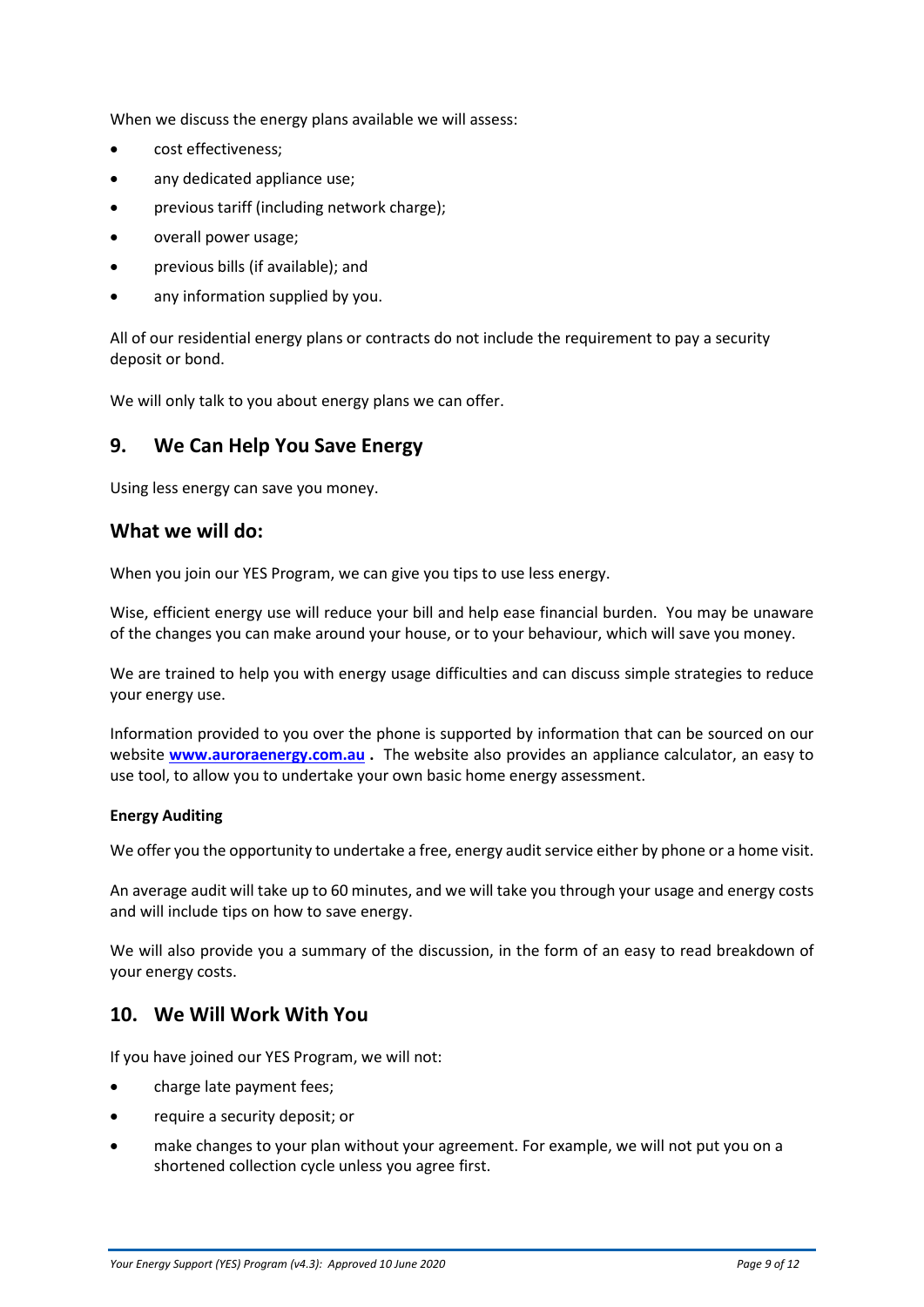### **Successful Completion of the Your Energy Support (YES) Program**

Where you successfully complete the YES Program, you will be returned to our standard customer billing and payment cycle. Payment plans are maintained, but any incentives, fee removal and individual case management arrangements are removed.

Successful completion is defined as:

- your account no longer has an outstanding balance; or
- you are now able to manage on a standard payment plan.

You will receive written advice of our intention, and will be given a further period of time to contact us prior to removal from the YES Program. Even if you have successfully completed the Program you are welcome to seek assistance again if your circumstances change.

### **Limitations on Assistance**

Our goal for you, if you are experiencing financial difficulty, is to offer the YES Program to assist in being able to manage your energy costs through regular payments and the reduction of energy usage.

### **Assessing Affordability**

We will always attempt to establish payment agreements that are reasonable, but above all, affordable for you. When we assess affordability, we will take into account your ability to maintain a minimum standard of living and basic living expenses (in the case of residential customers).

We will also take into account any arrears owing, and your expected energy usage over a 12-month period.

We also measure your affordability against your energy usage and employ strategies to help you reduce your usage if it is unsustainable.

Where available, we will also take into consideration a financial counsellor's statements about your overall financial situation.

### **11. Accessing Information about the Your Energy Support (YES) Program**

As part of our continuing focus to identifying customers undergoing financial difficulties, we will provide information on the availability of the YES Program on the following forums:

- on Aurora Energy's website [\(www.auroraenergy.com.au\)](http://www.auroraenergy.com.au/);
- on all bills;
- on all disconnection warning notices;
- on all impending disconnection notices;
- through community visits and presentations; and
- on all information given to community welfare organisations.

Our YES Program case officers will use phone, text message, email or write to customers in the YES Program who have failed to meet their payment plan agreement. When you are participating in the YES Program you are obliged to communicate with your YES Program case officer or risk removal from the YES Program.

We are committed to providing information on the YES Program in a way that meets your needs. If you have a contact method that works best for you, let us know and we will always use that method in the first instance. There may be some times, like an emergency, where we need to use a different method.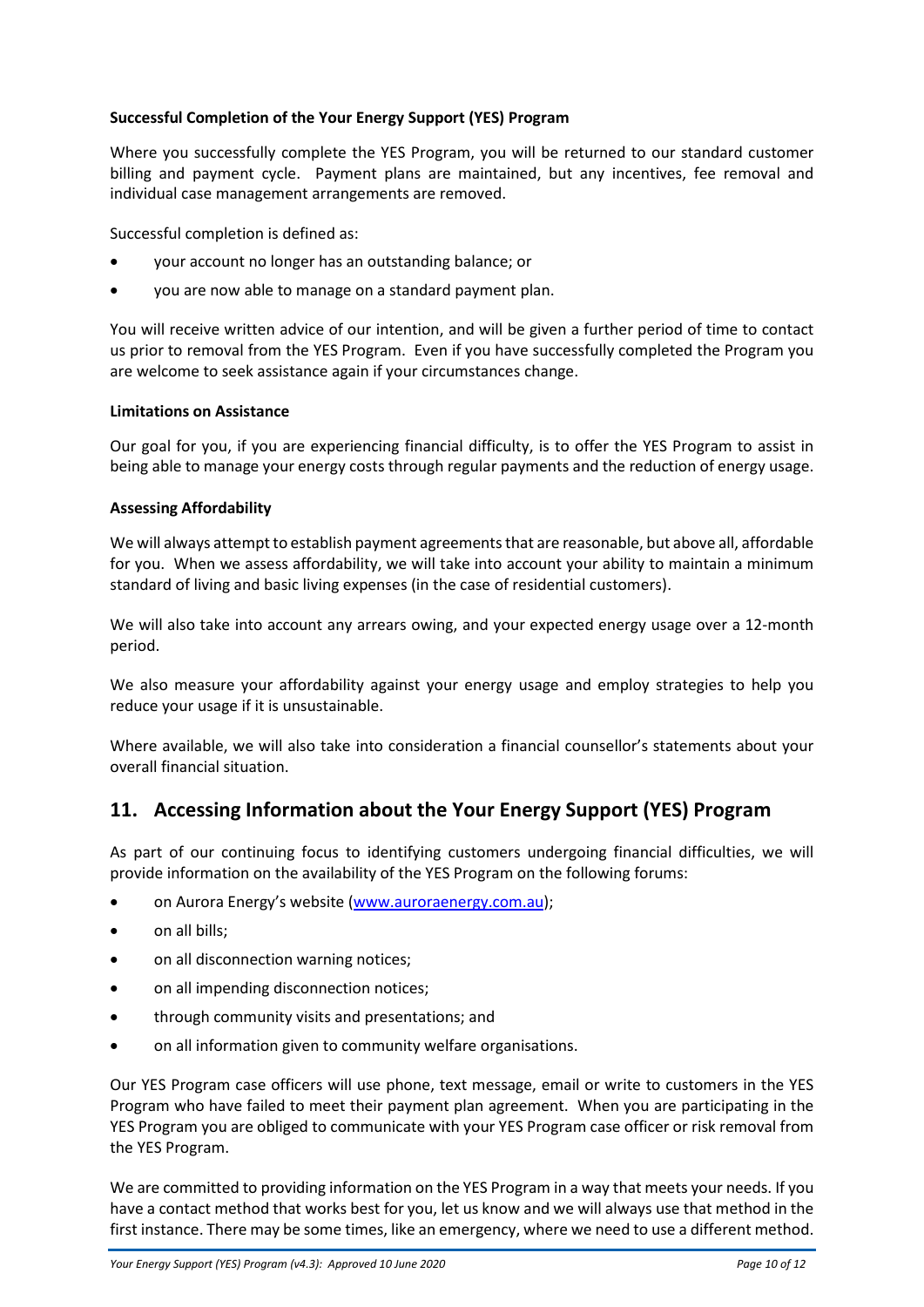#### **Literacy and Numeracy**

We recognise that a number of customers experiencing financial difficulty may also struggle with literacy and numeracy. We will communicate with you in a way that takes into account your needs and provides all the information you need in the easiest way possible for you.

#### **Hearing Impaired Services**

If you are deaf or having a hearing impairment, you can contact us through the National Relay Service using one of the following relay call numbers:

- Speak and listen users can call 1300 555 727
- TTY users can call 133 677

#### **Remote or Indigenous Communities**

We recognise the challenges faced by some remote or indigenous communities and we will work with indigenous elders and community leaders to ensure the same level of access to the YES Program as all other customers.

#### **Linguistically Diverse Backgrounds**

We are committed to providing services to people from linguistically diverse backgrounds, and to provide access to the YES Program. We will work with community organisations, and will have access to interpreters to ensure that customers from non-English-speaking households are provided a quality service.

If you have difficulty with English, an interpreter service is available, at no cost to you, on **131 450**.

#### **German**

Für Kunden, die Schwierigkeiten haben, Englisch zu verstehen, steht unter der Nummer 131 450 ein kostenloser Dolmetscherdienst zur Verfügung.

#### **Italian**

Se un cliente ha difficoltà con l'inglese, c' è un servizio interpreti a disposizione, gratuito per i clienti, al numero 131 450.

#### **Korean**

영어사용에 어려움이 있는 고객을 위해 무료 통역서비스를 제공하고 있습니다. 131 450번으로 연락주시기 바랍니다.

#### **Arabic**

إذا كان العميل لديه صعوبة في اللغة الإنجليزية، فإن هناك خدمة ترجمة فورية متاحة للعميل مجانًا على الرقم 450 131.

#### **Chinese**

如果客口使用英口存在障碍,口致口131 450, 口里可口客口提供免口的口口服口。

#### **Greek**

Εάν κάποιος πελάτης δυσκολεύεται με την αγγλική γλώσσα, υπάρχει δωρεάν υπηρεσία διερμηνείας, στο τηλέφωνο 131 450.